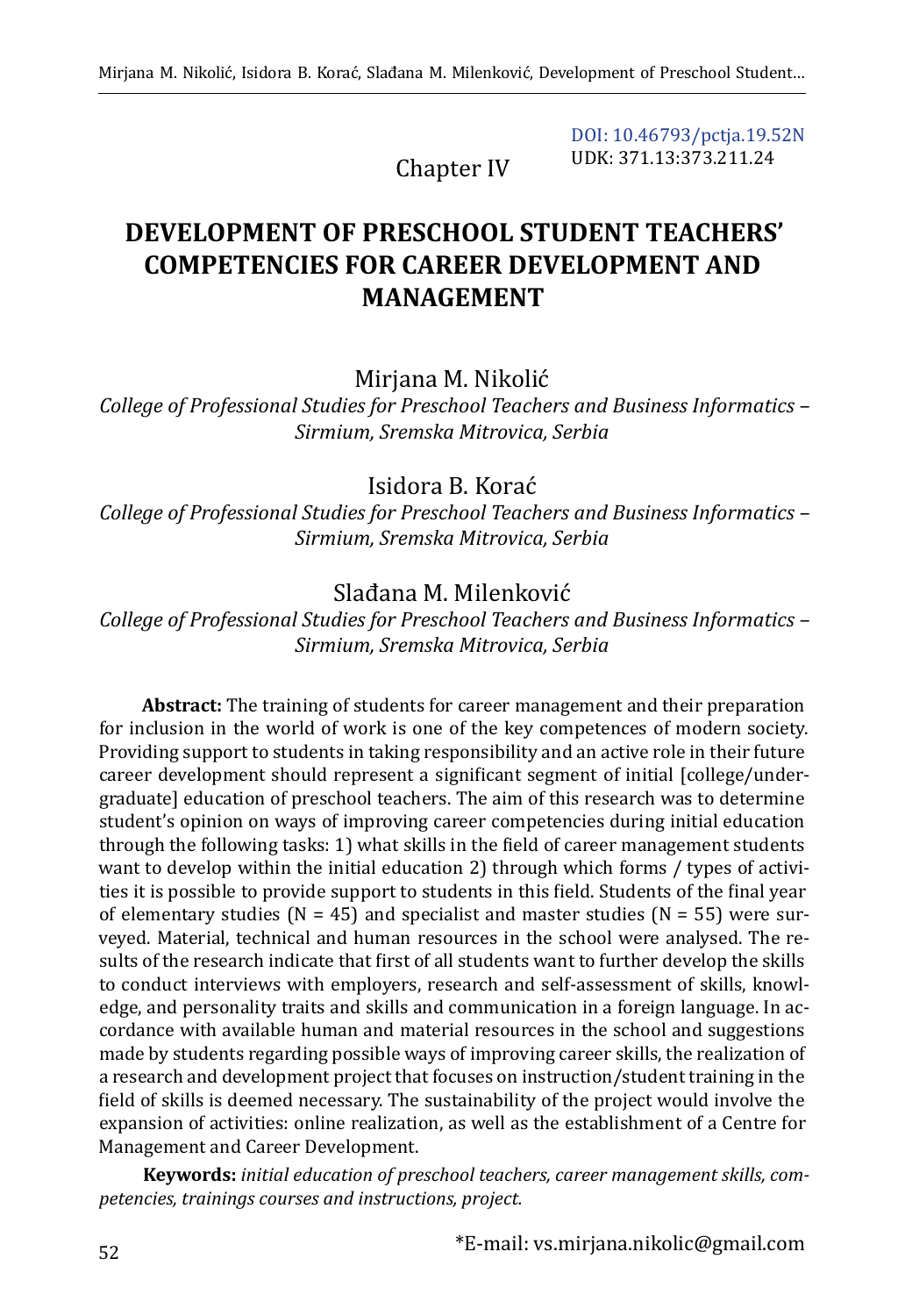## **Introduction**

The contemporary development of society is characterized by scientific and technological information expansion, with constant modification of jobs and occupations. Instead of the competencies for performing specialized tasks, competences are increasingly needed which enable the vertical and horizontal mobility of individuals in the labour market, their adaptability to changes in technologies, and new forms of organization of work (Korać, 2011). It is expected that an individual will enhance existing competencies and gain new ones for competitiveness in the labour market, as well as having highly developed skills in managing their career, which indicates that career guidance and counselling is an extremely current and significant area, both from the perspective of the individual and of society as a whole. It is present in all relevant policies focusing on education and employment and it is a strong link between the world of work and the world of education (Hooley, Sultana & Thomsen, 2018).

In the *Career Guidance and Counselling Strategy in the Republic of Serbia* (2010), career guidance is a term that includes all aspects and actors of the education system. It is defined as a series of activities that enable individuals, at any age, at any time in their lives, to identify their own competencies and interests, to make decisions regarding their education, training and profession, and to manage the flows of their lives in the field of learning, labour and other areas in which they can acquire and apply competencies. The goal of career guidance is to develop competencies for decision-making on education, profession, and career management (OECD, 2004) to give them support in choosing options within available career opportunities, in order to optimally develop and use their own potentials and achieve satisfaction in professional and private life (Djurovic, 2018). Career development always takes place within a context that is bound to a person and his/her environment (Marković & Nikolić, 2015). In career choice, this context includes the inner reality of the decision maker and the external reality of the world of work.

In accordance with the above, higher education institutions are facing new challenges and responsibilities. Providing support for students in taking responsibility and an active role in their future career development should represent a significant segment of initial [college/undergraduate] education. Students need to develop their competencies in relation to the conditions and requirements of the profession, and to manage as successfully as possible their own professional development and career, independently. In the *Strategy for the Development of Education in Serbia until 2020* (*Službeni glasnik RS* No. 16/2010) and the *Career Guidance and Counselling Program for young people aged 19‒30 years* (2014), standards are defined in these areas: personal development of the individual, research of possibilities for learning and employment, planning and managing their own careers, enabling all providers and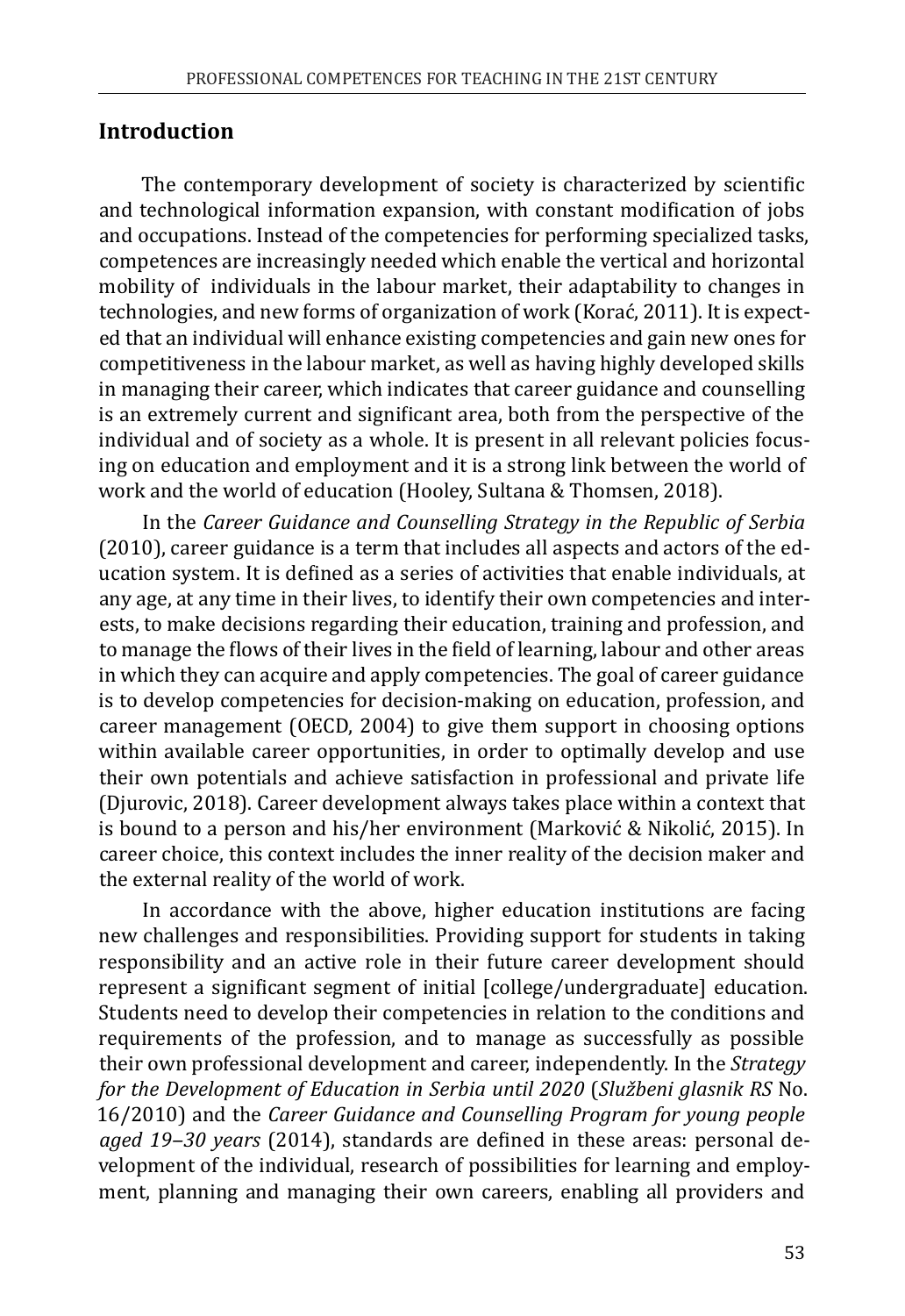implementers of career guidance and counselling services to systematically implement their activities and to achieve the goals of career guidance and counselling (Ibid: 7).

## **Career guidance and counselling in higher education institutions: current situation**

In recent years, more and more works have been formulated/published that are theoretically and empirically concerned with the problem of career guidance and counselling at the level of higher education. The authors mainly focused on: researching the needs of students for career guidance (Kaufman et al., 2003; Kaufman, 2006; Fouad et al., 2006, according to Crisana et al, 2014), how to engage in this process (Lee & Johnston, 2001), an analysis of the existing conditions in career guidance (Watts, 2007; Roberts, 2013;), as well as the concept of a career adviser (Sun & Yuen, 2012). An analysis of available literature suggests that career guidance and counselling at the higher education level is usually organized within a certain Career Center, or departments for career guidance and counselling at faculties, within which are held various courses, lectures, on-line programs, employment fairs, experiential-style guidance (which implies simulated job interviews and experience through practice), campuses and/or individual counselling, at different times. Although there is no single, comprehensive solution to the organization of career guidance and counselling in higher education institutions, the authors agree that it is very important for the well being of both the individual and society as a whole.

In our country, within the Tempus CareerS project – the development of career guidance in order to improve higher education in the Republic of Serbia (Janković Balović et al., 2014), which aimed at the comprehensive development of career guidance and counselling in the field of higher education in Serbia and implementation of *Career Guidance and Counselling Strategy in the Republic of Serbia* (2010) a number of activities were organized involving representatives of the Career Development Center of the University of Belgrade, representatives of the University of Novi Sad, Niš and Kragujevac, Singidunum University, the Youth Office, Ministry of Youth and sports, Belgrade Open Schools, as well as partners of the University of Silesia and Padua and Svonsi University.

The document *Program and methodology of career guidance and student counselling* was formulated/devised, which foresees the framework of standards for program development, methodology of work, and certain contents of the program of work of student career centres. The document proposes that career guidance and counselling services are provided through specific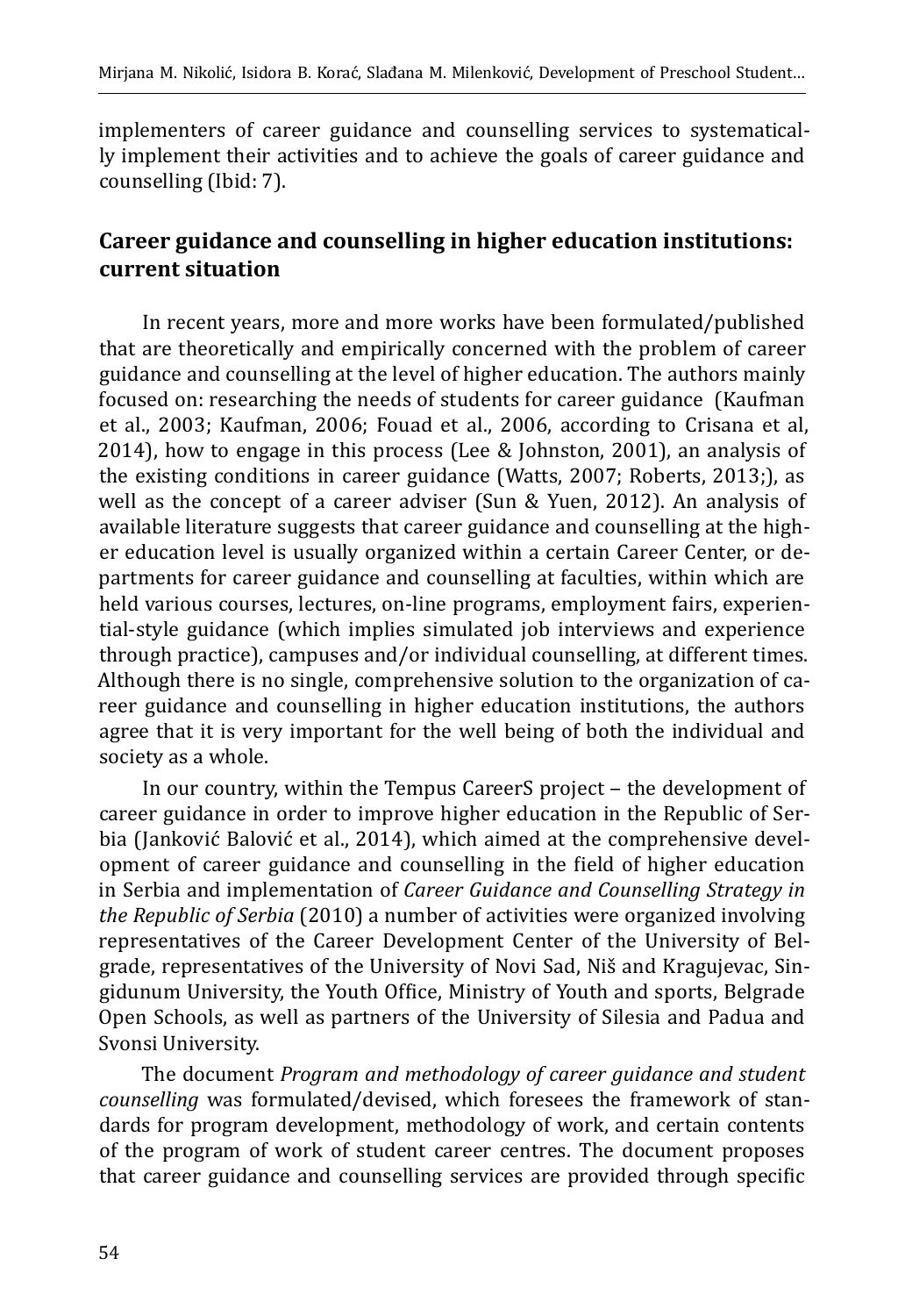modules (modular access) and extracurricular (central model). A modular approach can be realized at universities through: 1) a *general module*, available to students in any class, study program or course requiring limited development time; 2) a *custom module*, in accordance with the needs of a particular department, study program or course leading to more active involvement of the academic community in career guidance and counselling activities; 3) a *specific module* developed for specific purposes within a particular department or course that represents a strategy which is developed for the specific needs of a particular academic community. The central model implies the provision of career guidance and counselling services outside the curriculum, and the relocation of career guidance and counselling services to careers centres, specialized institutions for providing such services.

In accordance with the Framework of Standards defined through the mentioned *CareerS project ‒ the development of career guidance in order to improve higher education in the Republic of Serbia*, the contents can include: 1) career information (information on the profession, the situation and trends in the labour market, employment perspectives, opportunities for gaining work experience and professional development, etc.); 2) career counselling (focused on the individual plan and specific contents that students recognize as important e.g. assistance in compiling a work biography, applying for a scholarship, etc.); 3) career education (educational contents that enable them to make choices in the field of education and professional work, to plan and manage their careers, etc.); and 4) connect with educational institutions (providing opportunities for acquiring practical experience, reflection).

## **Initial [undergraduate] education of students ‒ future educators: competencies in development and career management**

Competences represent a dynamic combination of knowledge, skills and values that enable the individual to act actively and efficiently in a particular situation (Pantić & Wubbels, 2010) and represent the integration of *declarative knowledge* (knowledge *of*), *procedural knowledge* (knowledge of *how*) and *conditional knowledge* (knowledge *when*) (Rajović & Radulović, 2007). Being competent is more than a sum of individual competencies as a set of separate skills and knowledge of what an individual must possess to successfully perform certain tasks. A competent preschool teacher is professional in his / her work, which implies autonomous and responsible action in accordance with the ethical nature of the practice of the preschool teacher and the complex, dynamic and contextually conditioned practice of upbringing (*Standards of competence for the profession of preschool teachers and their professional development*, 2018).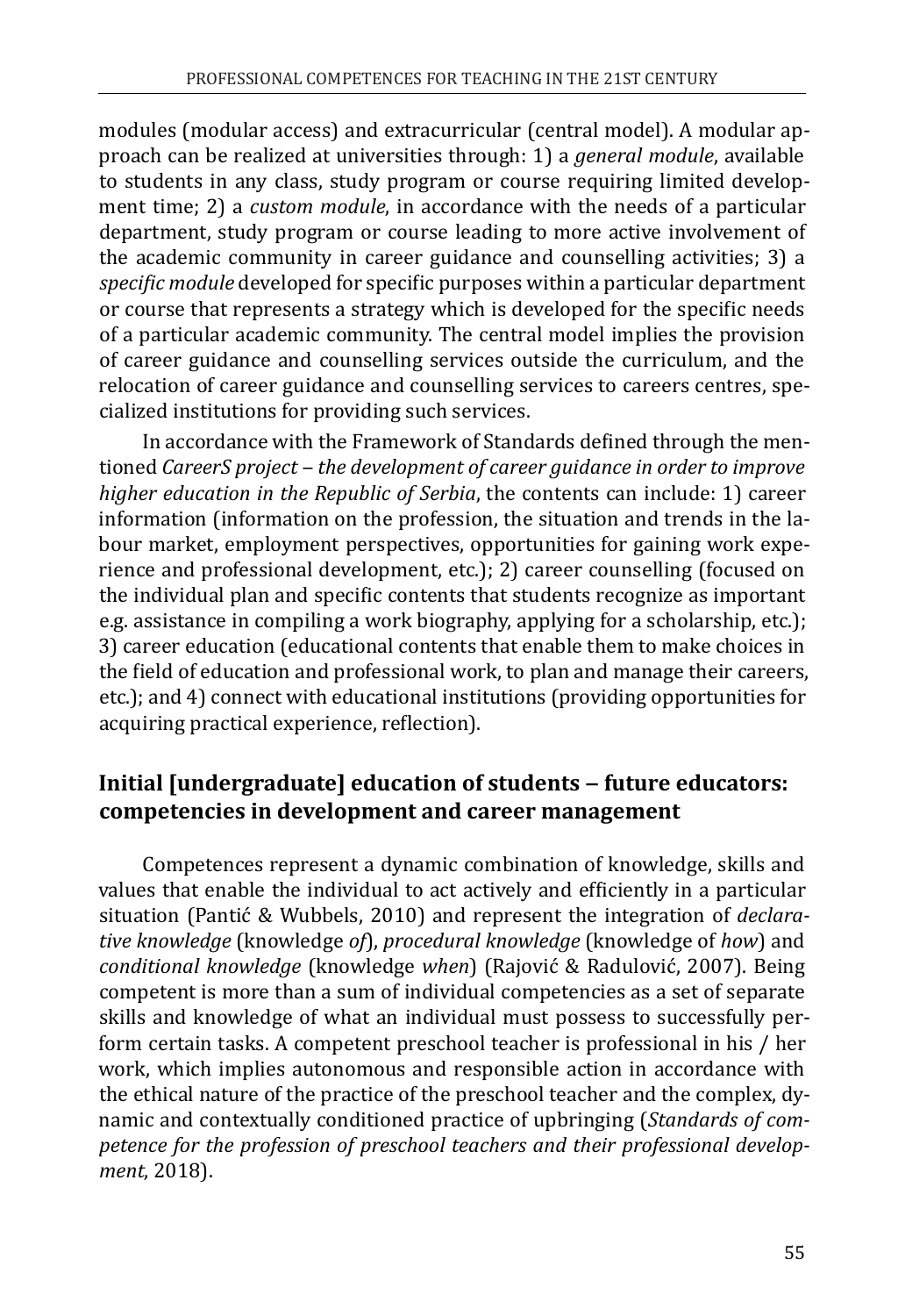Within the framework of the competence of preschool teachers for the development and management of careers, the competencies would represent knowledge, skills, and values that enable preschool teachers to collect, analyse and organize information about themselves, the world of work, as well as knowledge, skills and the value of attitudes that are necessary for making and implementing decisions and career advancement.

So far, the current practices of initial [undergraduate] education of preschool teachers have not identified activities that would strategically support the development of career skills of students - future preschool teachers, although the results of research carried out on the student population at the College of Professional Studies for Preschool Teachers in Sremska Mitrovica (Marković & Dedaj, 2018) that students recognize the need to develop the skills of career management and of linking initial [college/undergraduate] education with the labour market. In order to gain a clearer insight into the needs of students in this field, we conducted a survey with the aim of determining student's opinion on ways to improve career competencies during initial education. In accordance with the aim of the research, two tasks were defined: 1) determine which skills are in the area of career management that students want to develop in the framework of initial education; 2) determine through which types of activities it is possible to provide support to students in the field of developing their career skills. The starting point is that students want to further develop communication skills in a foreign language and the skills to conduct interviews with an employer, primarily through instructions/trainings that will be achieved within the project. It is expected that there will be differences in the assessment of the desired competencies in relation to previous work experience of students.

## **Method**

### *Sample and variables of research*

A survey of students of the final year of elementary studies ( $N = 45$ ) and specialist and master studies ( $N = 55$ ) was conducted. In basic studies, 33 students (73.3%) had no work experience, and 12 students (26.7%) did have work experience and worked in day nursery groups because they had previously completed secondary medical school. Within the specialist and master studies, 17 students (30.9%) had no work experience, while 38 students (69.1%) had experience working in educational groups in pre-school institutions. Previous work experience in the pre-school institution was an independent variable, which was divided into two categories at the level of the overall cause: no work experience  $(N = 50)$ , with working experience in day nursery and preschool groups in preschool institution  $(N = 50)$ .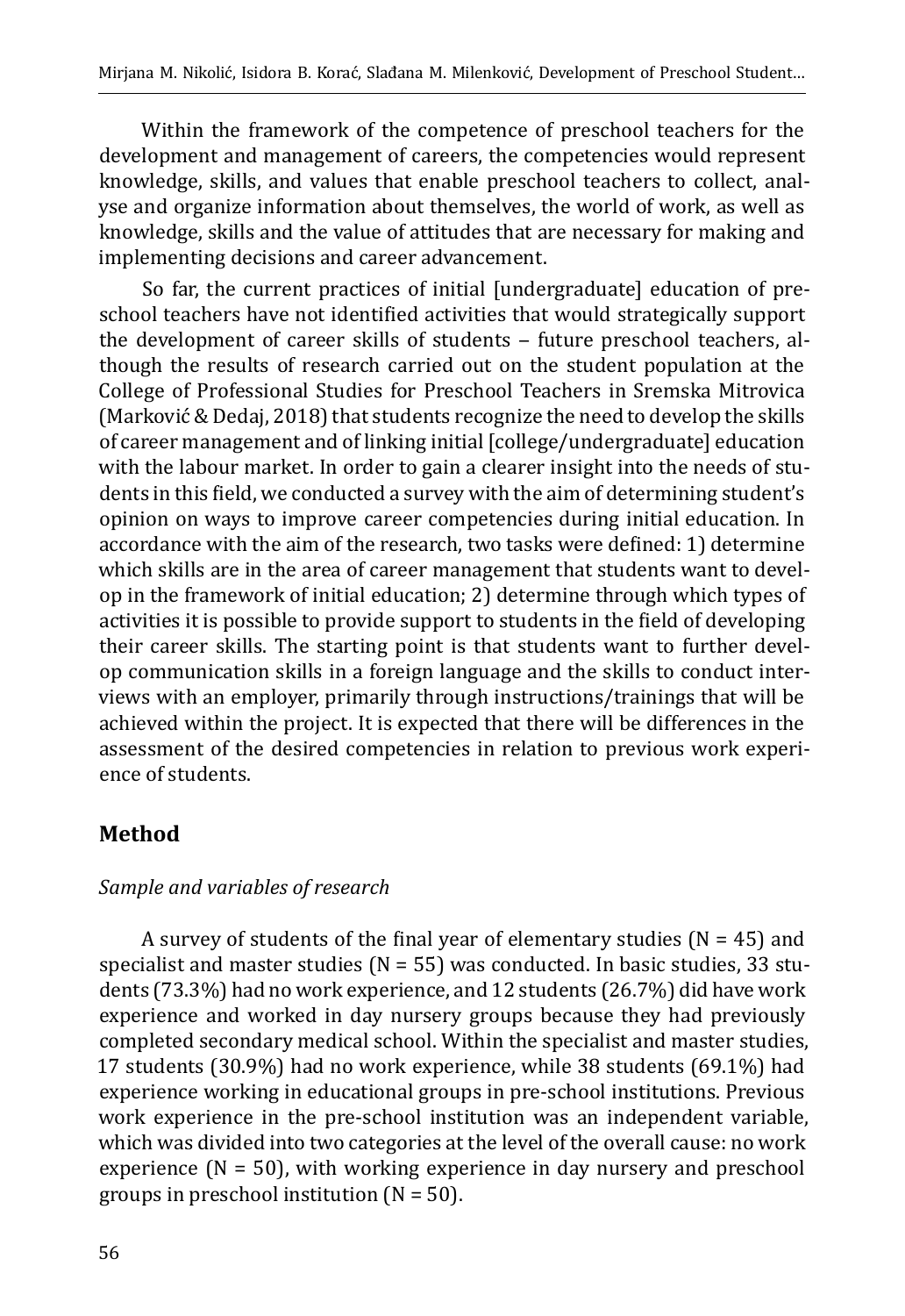In the first stage of the research, during classes at basic [undergraduate], or specialist and master studies level, students filled out a purpose-built questionnaire. In the second stage, the analysis of human and material-technical resources in the school was carried out. In the analysis of human resources, emphasis was placed on the specific competencies of teachers in the area, while the analysis of material and technical conditions focused on the spatial and technical capacity support that would be needed for the development of students' competences in the field of career development and management.

#### *Used instruments*

For the purpose of the research, a combined type questionnaire was constructed, in which general data on the respondents was collected in the introductory part: the year of studies and work experience. The second part was designed in the form of a five-stage Likert scale of assessment with the offered categories of  $1 -$  "I completely disagree" to  $5 -$  "I completely agree", where the respondents evaluated their level of agreement with 13 skills in the field of career development and management, such as: "I need to further develop communication skills in a foreign language". The third part of the questionnaire asked the respondents to evaluate the ways in which, during their initial [undergraduate] education, they could develop the skills of developing and managing careers. Each of the seven offered ways of developing career skills (within regular subjects, additional courses, projects, etc.) were evaluated by respondents in the YES or NO category. If an affirmative answer was given for some of the offered options, respondents were asked to describe their proposal in more detail through an open-type question. Additionally, respondents could, besides the offered options, also describe (suggest) some other way that was not envisaged by the list of claims.

For the needs of analysis of specific teachers' competences, a form was created in which teachers provided data on: certified training courses, trainings, participation in projects, experience in the conduct of training, and training.

### *Procedure*

In the first stage of the research, specialist and master students completed a questionnaire during the course of classes. The data collected by the questionnaire was analysed with a quantitative and qualitative approach. The procedure lasted 15 minutes, which speaks in favour of the economics of this part of the research. In the second stage, the analysis of human and material-technical resources in the school was carried out. In the analysis of human resources, emphasis was placed on the specific competencies of teachers in the given area,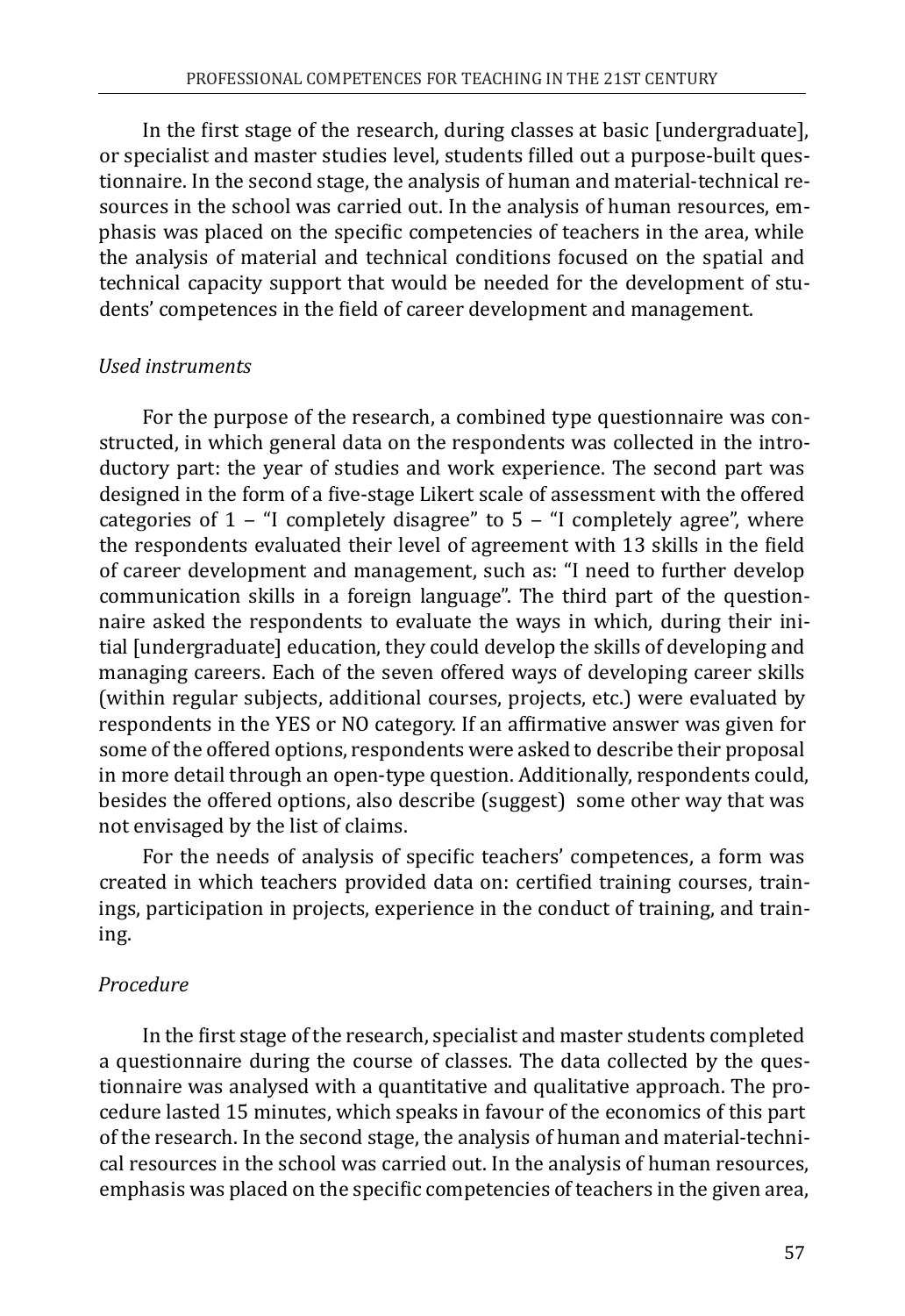and the analysis of the Teacher's Book containing academic data on academic careers as well as additional knowledge and skills developed by teachers as part of their professional training through various education, then on participation in projects, etc. Since by filling out the course books teachers assessed personally what data was relevant in their professional development, and as the course books had a relatively limited space, there was the possibility that some important data was not contained in this document, so teachers were asked to provide information about their additional competencies in a form that was specifically created. The analysis of material and technical conditions focused on the spatial and technical capacities that would be required for the development of students' competencies in the field of career development and management. The procedure consisted of insight into the documentation of the institution's accreditation from the last period, where precise data on spatial capacities and technical support existed.

## *Data analysis*

The data collected by the questionnaire was analysed using a quantitative and qualitative approach. Answers to closed-type questions were analysed by methods of descriptive statistics (frequencies and percentages), a t-test of significance of differences between arithmetic meanings and the hi-square test method in the SPSS 19.0 package. Answers to open-ended questions were listed and categorized, and then quantified. Qualitative Approach: content analysis The Teacher's Book, and forms where teachers recorded additional skills that are relevant to the career development of students, was also used in human analysis. By compiling data from relevant documents from the institution's accreditation, the situation in the field of material and technical resources was determined.

## **The results**

On the basis of the collected data, analysis of average scores was performed on the scale of the assessment of the desired competences, in relation to the work experience of the respondents. The results are shown in Table 1.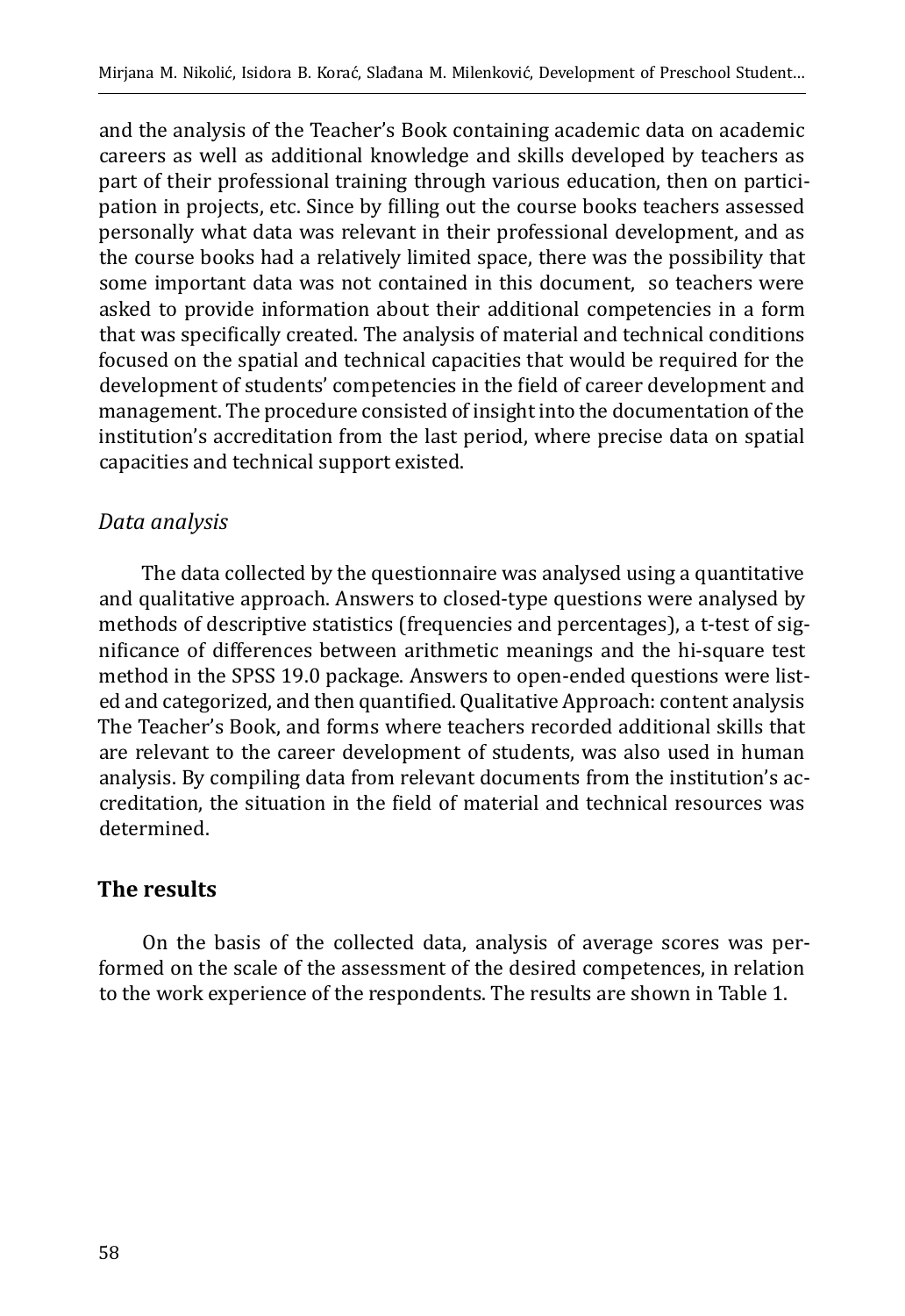| <b>Career skills</b>                   | Work experience         | N   | <b>AS</b> | <b>SD</b> | t        | Df | p     |
|----------------------------------------|-------------------------|-----|-----------|-----------|----------|----|-------|
|                                        | Without work experience | 50  | 3,62      | 1,244     |          |    |       |
| Teamwork                               | With work experience    | 50  | 3,50      | 1,359     | 0,461    | 98 | 0,349 |
|                                        | Total                   | 100 | 3,56      | 1,297     |          |    |       |
|                                        | Without work experience | 50  | 3,50      | 0,953     |          |    |       |
| <b>Using ICT</b>                       | With work experience    | 50  | 3,80      | 1,010     | $-1,528$ | 98 | 0,799 |
|                                        | Total                   | 100 | 3,65      | 0,989     |          |    |       |
|                                        | Without work experience | 50  | 3,20      | 1,429     |          |    |       |
| Writing projects                       | With work experience    | 50  | 3,92      | 1,158     | $-2,769$ | 98 | 0,013 |
|                                        | Total                   | 100 | 3,56      | 1,343     |          |    |       |
|                                        | Without work experience | 50  | 3,54      | 1,328     |          |    |       |
| Creating a<br>business plan            | With work experience    | 50  | 3,52      | 1,199     | 0,079    | 98 | 0,206 |
|                                        | Total                   | 100 | 3,53      | 1,259     |          |    |       |
|                                        | Without work experience | 50  | 3,58      | 1,430     |          |    |       |
| Communication in<br>a foreign language | With work experience    | 50  | 3,92      | 1,140     | $-1,315$ | 98 | 0,003 |
|                                        | Total                   | 100 | 3,75      | 1,298     |          |    |       |
| Researching your                       | Without work experience | 50  | 3,64      | 1,083     |          |    |       |
| own knowledge,                         | With work experience    | 50  | 3,94      | 0,956     | $-1,468$ | 98 | 0,043 |
| skills, personality<br>traits          | Total                   | 100 | 3,79      | 1,028     |          |    |       |
|                                        | Without work experience | 50  | 3,52      | 1,015     |          |    |       |
| Creating a Career<br>Plan              | With work experience    | 50  | 3,60      | 1,069     | $-0,384$ | 98 | 0,810 |
|                                        | Total                   | 100 | 3,56      | 1,038     |          |    |       |
| Developing                             | Without work experience | 50  | 3,40      | 0,990     |          |    |       |
| additional skills                      | With work experience    | 50  | 3,98      | 1,078     | $-2,802$ | 98 | 0,452 |
| through online<br>learning             | Total                   | 100 | 3,69      | 1,070     |          |    |       |
| Talking /                              | Without work experience | 50  | 3,96      | 0,856     |          |    |       |
| interviewing with                      | With work experience    | 50  | 3,70      | 1,199     | 1,248    | 98 | 0,057 |
| the employer                           | Total                   | 100 | 3,83      | 1,045     |          |    |       |
| <b>Business</b>                        | Without work experience | 50  | 3,62      | 1,193     |          |    |       |
| communication                          | With work experience    | 50  | 3,56      | 1,146     | 0,256    | 98 | 0,584 |
| with the employer                      | Total                   | 100 | 3,59      | 1,164     |          |    |       |
|                                        | Without work experience | 50  | 3,32      | 1,463     |          |    |       |
| Writing a CV                           | With work experience    | 50  | 3,38      | 1,354     | $-0,213$ | 98 | 0,282 |
|                                        | Total                   | 100 | 3,35      | 1,403     |          |    |       |
|                                        | Without work experience | 50  | 3,12      | 1,189     |          |    |       |
| Writing a                              | With work experience    | 50  | 3,60      | 1,309     | $-1,919$ | 98 | 0,277 |
| motivation letter                      | Total                   | 100 | 3,36      | 1,267     |          |    |       |
|                                        | Without work experience | 50  | 3,48      | 1,092     |          |    |       |
| Making career                          | With work experience    | 50  | 3,58      | 1,386     | $-0,401$ | 98 | 0,027 |
| decisions                              | Total                   | 100 | 3,53      | 1,243     |          |    |       |

*Table 1: Desired competencies of students for career development and management*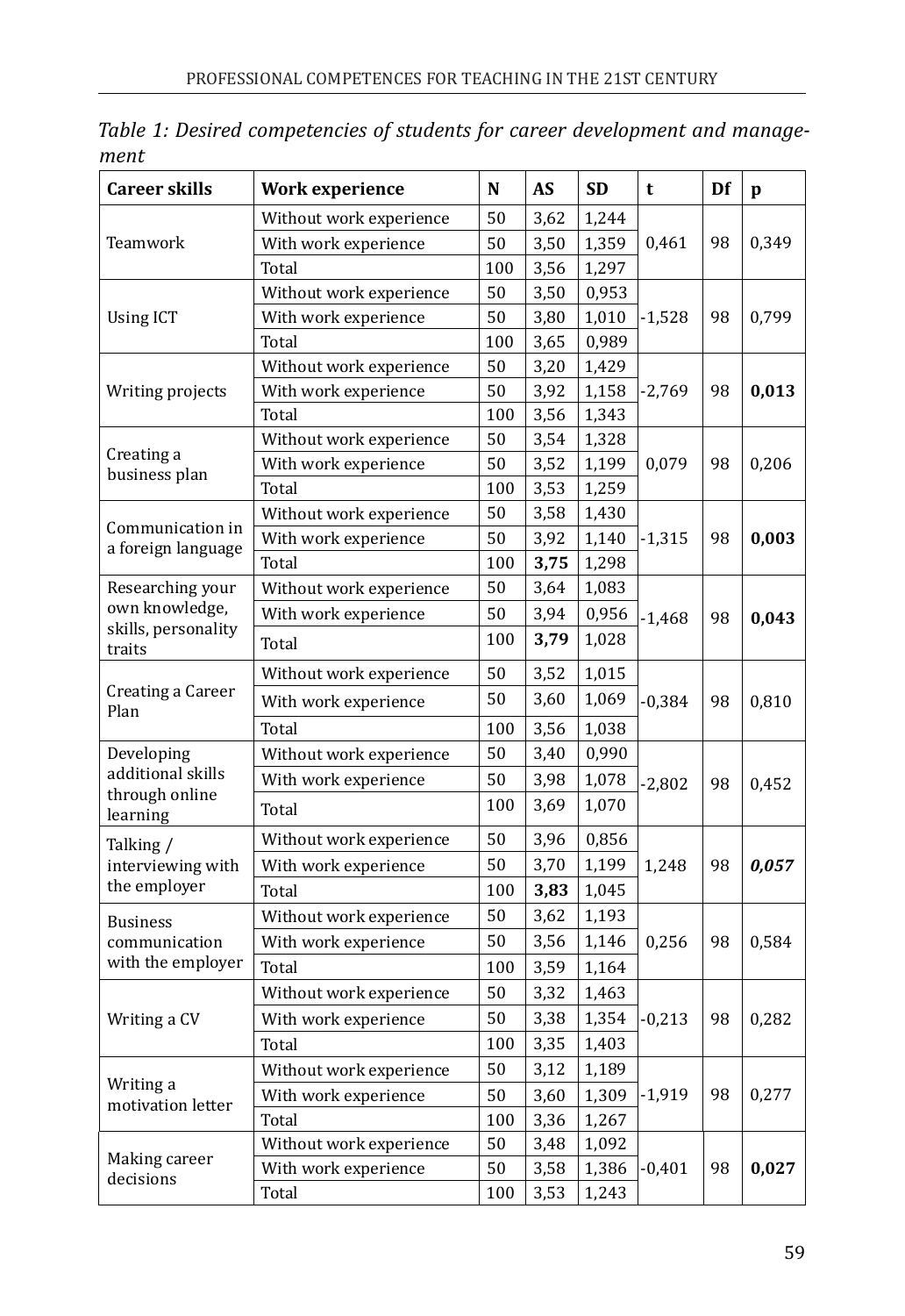Students estimate that they had the greatest need to develop the ability to conduct interviews with an employer (AS = 3.83), the ability to research their own knowledge, skills, personality traits (AS = 3.79) and ability to communicate in a foreign language  $(AS = 3.75)$ . The lowest average scores were obtained in assessing the importance of improving the skills for writing a CV  $(AS = 3.35)$  and a motivation letter  $(AS = 3.36)$ . Students without work experience assessed a significant improvement in teamwork skills and the skills to conduct a conversation/interviews with employers in relation to students with work experience. Differences in estimates on the importance of improving the skills of conducting interviews with the employer are close to the level of statistical significance (t = 1,248 df (98);  $p = 0.057$ ). Students who had work experience assessed the improvement of all other skills more relevant to students without work experience. Statistically significant differences were found on assertions relating to skills: project writing  $(t = -2,769; df (98), p$  $= 0.013$ , foreign language communications (t = -1,315; df (98); p = 0,003)  $(-1.468; df (98), p = 0.043)$  and making career decisions  $(t = -0.401; df (98); p$  $= 0.027$ ).

In the following, displayed results underline which were the preferred ways of improving career skills, in the opinion of the students surveyed (Table 2).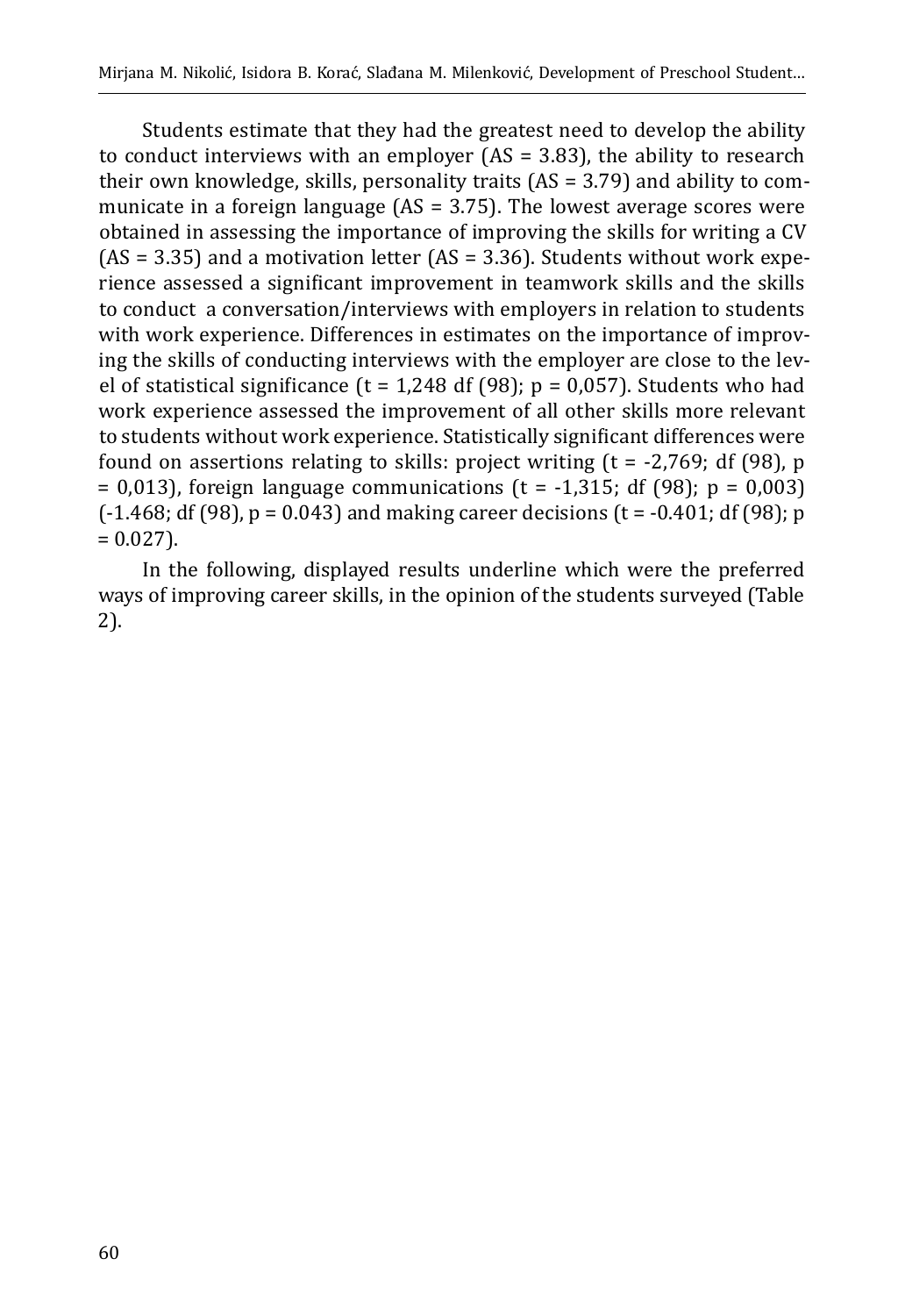| $\therefore$ 2: Student opinions on possible ways of developing career sking<br>ני<br>1 |
|-----------------------------------------------------------------------------------------|
| ו הואה!                                                                                 |
|                                                                                         |
| i<br>I                                                                                  |

| er skills<br>The ways of developing care                                        | Work experience         | N <sub>o</sub> of affirmative<br>answers (f) | Percentage of respondents who<br>gave a confirmed answer (%) | $x^2$ | ă                        | $\mathbf{r}$ |
|---------------------------------------------------------------------------------|-------------------------|----------------------------------------------|--------------------------------------------------------------|-------|--------------------------|--------------|
|                                                                                 | Without work experience | $\frac{9}{2}$                                | 38                                                           |       |                          |              |
| Expanding the contents of regular<br>items                                      | With work experience    | 25                                           | $50\,$                                                       | 1,461 | $\overline{\phantom{0}}$ | 0,157        |
|                                                                                 | Total                   | 44                                           | 44                                                           |       |                          |              |
|                                                                                 | Without work experience | $\Xi$                                        | 22,9                                                         |       |                          |              |
| curriculum I and II level of studies<br>$\Xi$<br>Introduction of new subjects i | With work experience    | $\frac{9}{1}$                                | 32,0                                                         | 1,012 | $\overline{\phantom{0}}$ | 0,218        |
|                                                                                 | Total                   | 27                                           | 27,6                                                         |       |                          |              |
|                                                                                 | Without work experience | 21                                           | 42                                                           |       |                          |              |
| Courses and ICT skills at school<br>Organization of foreign langua              | With work experience    | 29                                           | 58                                                           | 2,560 | $\overline{\phantom{0}}$ | 0,081        |
|                                                                                 | Total                   | $\overline{50}$                              | 50                                                           |       |                          |              |
|                                                                                 | Without work experience | 24                                           | 48                                                           |       |                          |              |
| Organizing educational and                                                      | With work experience    | 29                                           | 58                                                           | 1,004 | $\overline{ }$           | 0,212        |
| psychological workshops                                                         | Total                   | 53                                           | S                                                            |       |                          |              |
| Developing a wider project that would                                           | Without work experience | 45                                           | 90                                                           |       |                          |              |
| include education, workshops, short                                             | With work experience    | 38                                           | 76                                                           | 3,473 | $\overline{ }$           | 0,048        |
| courses, contacts with employers, etc.                                          | Total                   | 83                                           | 83                                                           |       |                          |              |
|                                                                                 | Without work experience | 42                                           | 84                                                           |       |                          |              |
| Through online activities                                                       | With work experience    | $\overline{41}$                              | 82                                                           | 0,071 | $\overline{\phantom{0}}$ | 0,500        |
|                                                                                 | Total                   | 83                                           | 83                                                           |       |                          |              |
|                                                                                 | Without work experience | $\overline{\mathrm{30}}$                     | $^{60}$                                                      |       |                          |              |
| Through the formation and operation<br>of the Career Development Center         | With work experience    | 35                                           | 70                                                           | 1,099 | $\overline{\phantom{0}}$ | 0,201        |
|                                                                                 | Total                   | 65                                           | 65                                                           |       |                          |              |
|                                                                                 | Without work experience | 0                                            | 0                                                            |       |                          |              |
| In some other way                                                               | With work experience    | 2                                            | 4                                                            | 2,041 | $\overline{ }$           | 0,247        |
|                                                                                 | Total                   | 2                                            | $\mathbf{c}$                                                 |       |                          |              |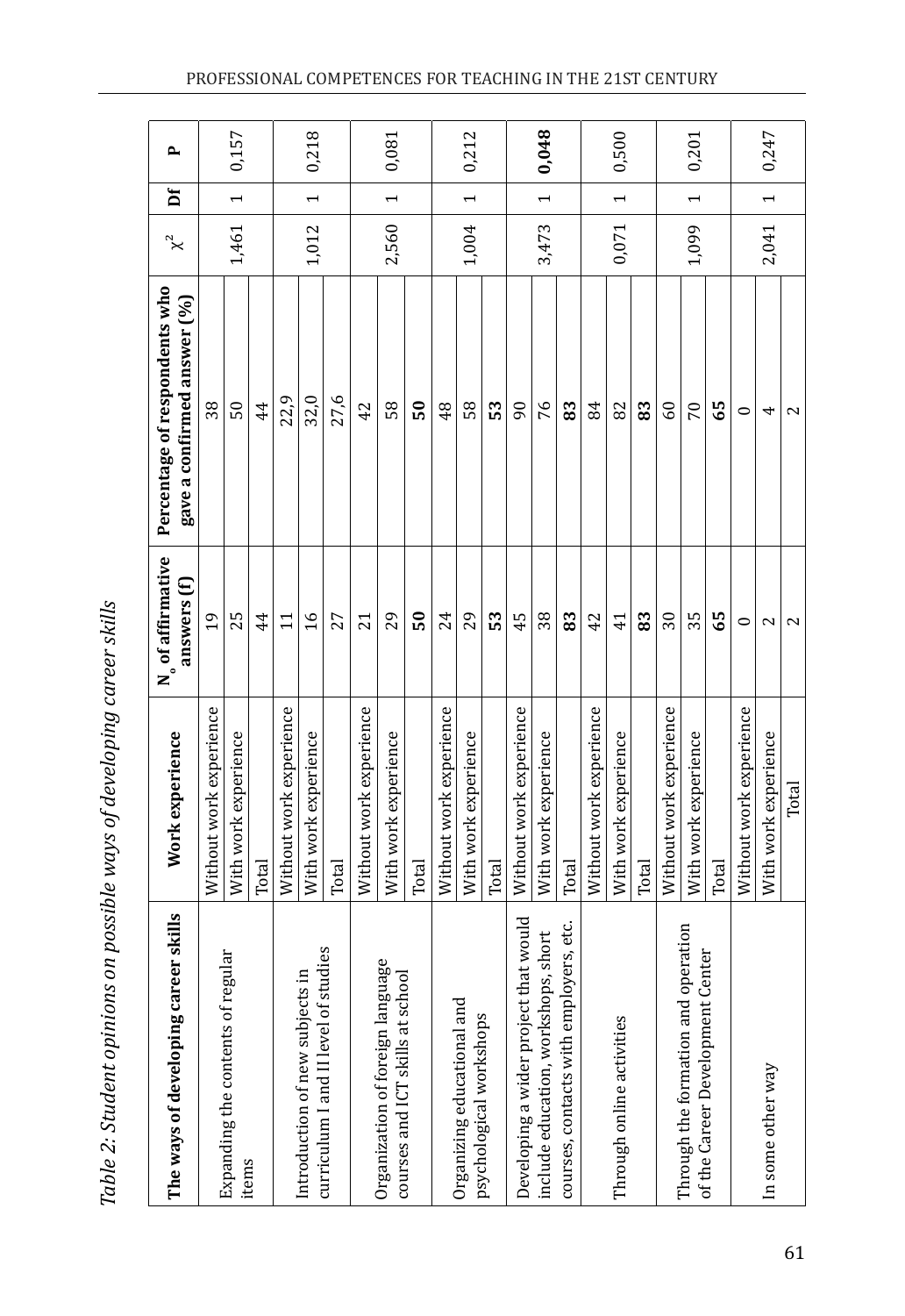The results indicate that most affirmative responses are identified in relation to the proposal that career skills can be enhanced through a wider project that would include education, workshops, short courses, and contacts with employers. As many as 90% of students with no work experience and 76% of students with work experience supported this way of improving their career skills. The difference in the number of students without work experience and with work experience suggesting the realization of the project is statistically significant ( $\chi^2$ = 3.473; df (1); p = 0.048). Online activities were proposed by 84% of students with no work experience and 82% of students with work experience. A significant number of respondents advocated the establishment of a Career Development Center: 60% of those without work experience and 70% of those with work experience. The organization of educational and psychological workshops was supported by 48% of the respondents without work experience and 58% with work experience, and the organization of foreign language courses and ICT skills by 42% of respondents without work experience and 58% with work experience. 44% of respondents expressed an opinion about expanding the content of regular subjects in order to improve their career skills: 38% without work experience and 50% with work experience. The smallest number of respondents, 22.9% without work experience and 32% with work experience, was for the introduction of new subjects in the curriculum of I and / or II level studies. Two students (4%) who had work experience suggested that courses for the development of career skills should be organized at the school.

A number of students gave suggestions on how the contents of regular subjects could be improved, which subjects could be included in the curriculum I and/or II level of studies, what ICT courses and foreign language courses they would like, and which contents of educational and psychological workshops. It was proposed to expand the content within the framework of regular movements: Entrepreneurship (14.28% of responses) – production of business plan, business development; Change Management (10.34% of responses) ‒ how to manage change, how to overcome resistance to change; Management systems in education (10.34% of responses) - examples of project designs; Team work (10.34% of reactions) - team work; English language (6.89% of answers) – use of language in business communication; Marketing (4.76% of answers). Students suggested the introduction of the following subjects: Business communications (18.64% of answers), Development of career management skills (12.5% of answers), Other foreign languages (6.89% of responses), Project writing (3.44% of responses), and Management of preschool institutions (3.44% of answers). As part of organizing courses, students propose: Business English (74.31% of answers), ICT skills (22.52% of answers) and Foreign language course - German (19.78%). They proposed educational and psychological workshops in the field: Collaboration and team work (18.75% of answers), Assertiveness and communication (12.5% of responses), Business relations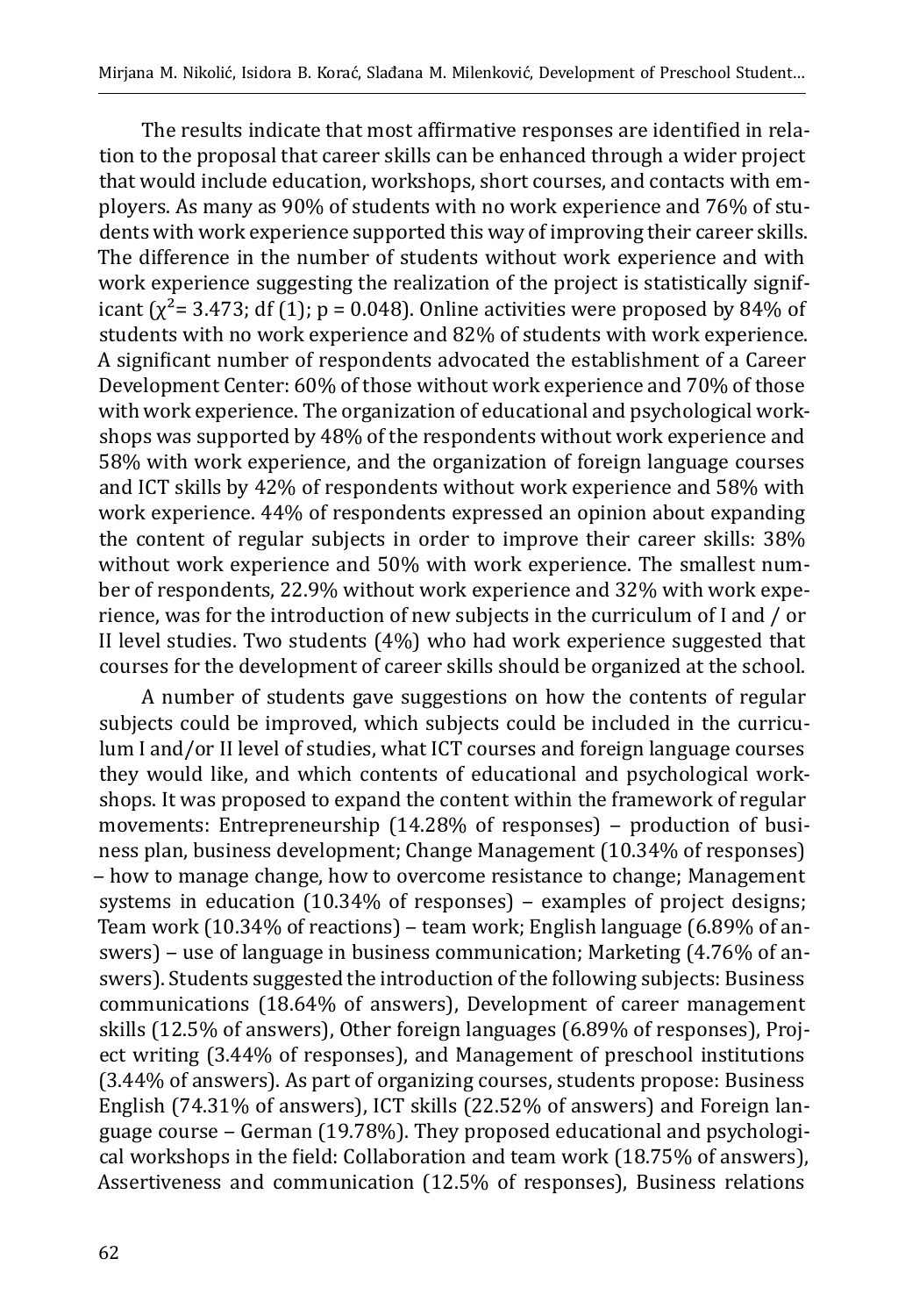(12.5% of responses), Psychology and sociology of behaviour in the work environment (9.09% of the response).

In planning the realization of these activities, human and material-technical resources in the school were analysed. Based on insight into the Teacher's Book, specific competencies of employees were identified that would be a significant resource to support the career development of students. It was found that 12 teachers from the pedagogical-psychological area, the areas of language, economics and informatics had the following specific competencies:

- Certificate for the ToT trainer and assertive skills;
- REBT certificate and systemic family psychotherapist;
- experience in conducting training in the realization of accredited programs of professional development: Professional orientation (mentoring in the application of professional orientation programs and professional orientation and empowerment of young people for self-awareness), Career guidance and counselling, Team work;
- experience in realization of IT skills courses;
- experience in preparing students, educators and employees for Cambridge exams in English;
- education in the field of: modern business decision making skills, project planning, project management, communication skills;
- experience in the realization of workshops in the field of interpersonal skills as part of a research and development project.

The material and technical resources identified as supporting the activities of improving the career skills of students include: spatial capacities (amphitheatres, classrooms, cabinets, library and reading room) and the latest equipment (all-in-one and laptops, projectors, LCD TVs, digital cameras with stand). Equipment for distance learning in school was especially distinguished.

## **Discussion**

The conducted research pointed out skills in the field of career management that students would like to further develop in the framework of initial [undergraduate] education. These are, first and foremost, the skills to conduct an interview with the employer, then research skills and self-assessment skills, knowledge and personality traits, and communication skills in a foreign language, which is in line with the hypothesis set. A tendency was identified for students who had work experience to a higher degree need to advance certain competencies in the field of career development and management in relation to students without work experience, indicating that they were probably more aware of the need for additional career advancement, and had adopted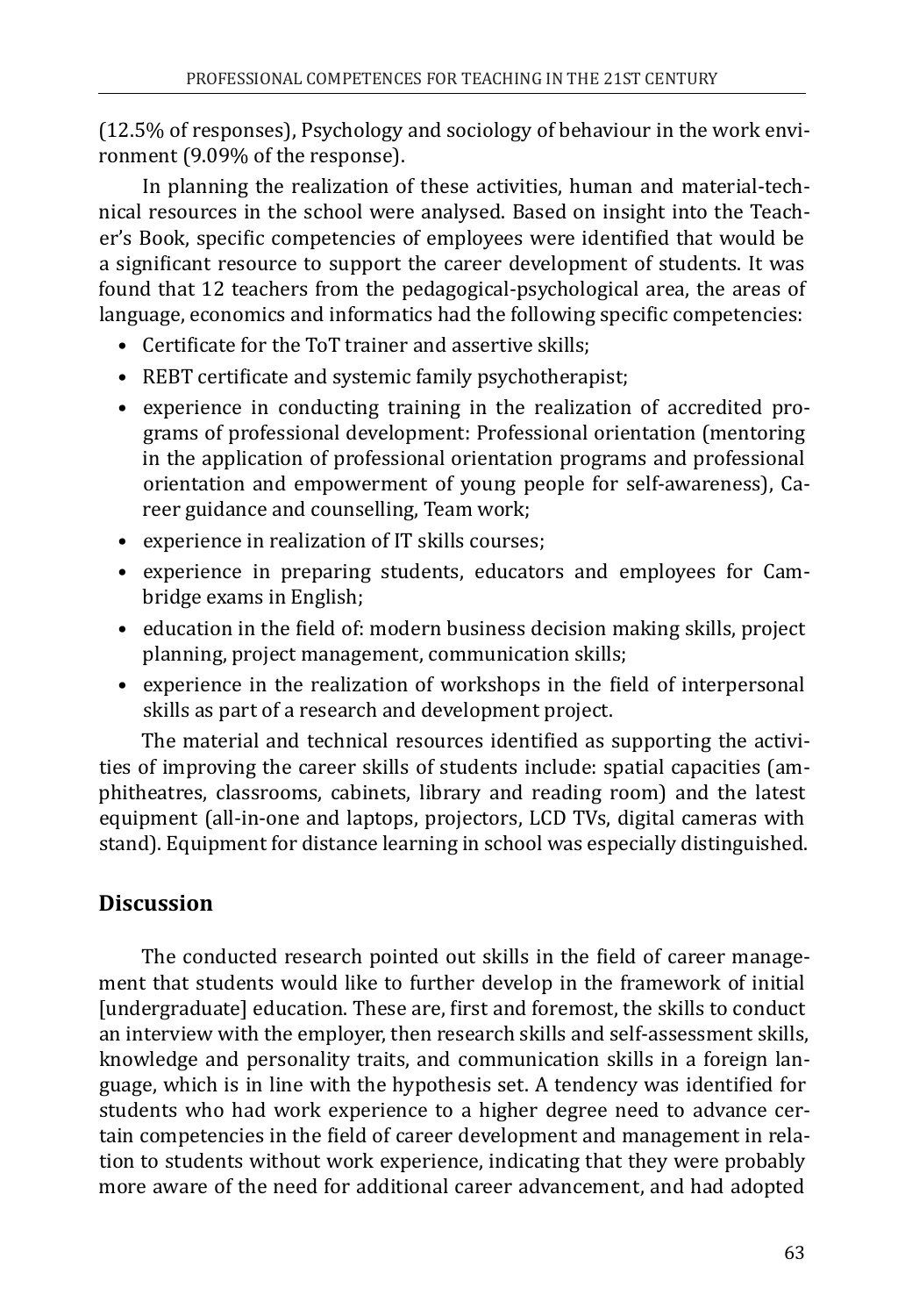the concept of professional development through lifelong learning. Students without work experience expressed to a significant degree the need to improve the skills of conducting interviews with an employer, in accordance with the important role these play in the process of employment. These students recognize the importance of further developing the skills of functioning and work in a team. The obtained results confirm the assumption that there are differences in the assessment of desired competencies in relation to the previous work experience of the students. When it comes to forms (types) of activities through which it is possible to provide support to students in the field of career development, a smaller number of students proposed curriculum teaching, and significantly more suggested other activities - primarily a project that would include education, workshops, short courses, contacts with the employer, etc., which is also in accordance with the set hypothesis. A significant number of students pleaded for online activities, language courses and ICT skills, as well as for the formation and operation of a Career Development Center.

Taking into account the results of the research, as well as the fact that a significant number of teachers had specific competencies in the field of career management and development, and that there were adequate material and technical resources in the school that could be supportive of these activities, it can be concluded that the College of Professional Studies for Preschool Teachers in Sremska Mitrovica should initiate a research and development project aimed at defining the concept of supporting students in the final years of studies at the school for educating preschool teachers in the development of career management skills. In the initial phase of the project, it was necessary, with a questionnaire, to examine self-assessment of the skills of career management of students in the final years of basic studies, specialist and master studies. The next step should identify students who estimate that they need support in developing the skills of career management and with whom project activities could be accomplished. In accordance with research findings, in the main phase of the project, training focused on content related to the importance of improving the skills of career management, competencies in the context of employability and transition into the world of work, teamwork, assertiveness, successful business communication, self-awareness and self-confidence, creating a business plan, and creating projects. One segment of project activities would also be based on a short course of business English and ICT skills. After the completion of the project activities, a final examination of self-assessment of career skills of all students should be carried out with the aim of determining the effects of the achieved activities by identifying differences in the self-assessment of the career skills of student-participants of the project and other students of the final year of basic, specialist and master studies. The sustainability of the project would include teacher training that would, at the next stage, include online career management skills and establish a Career Management and Career Center.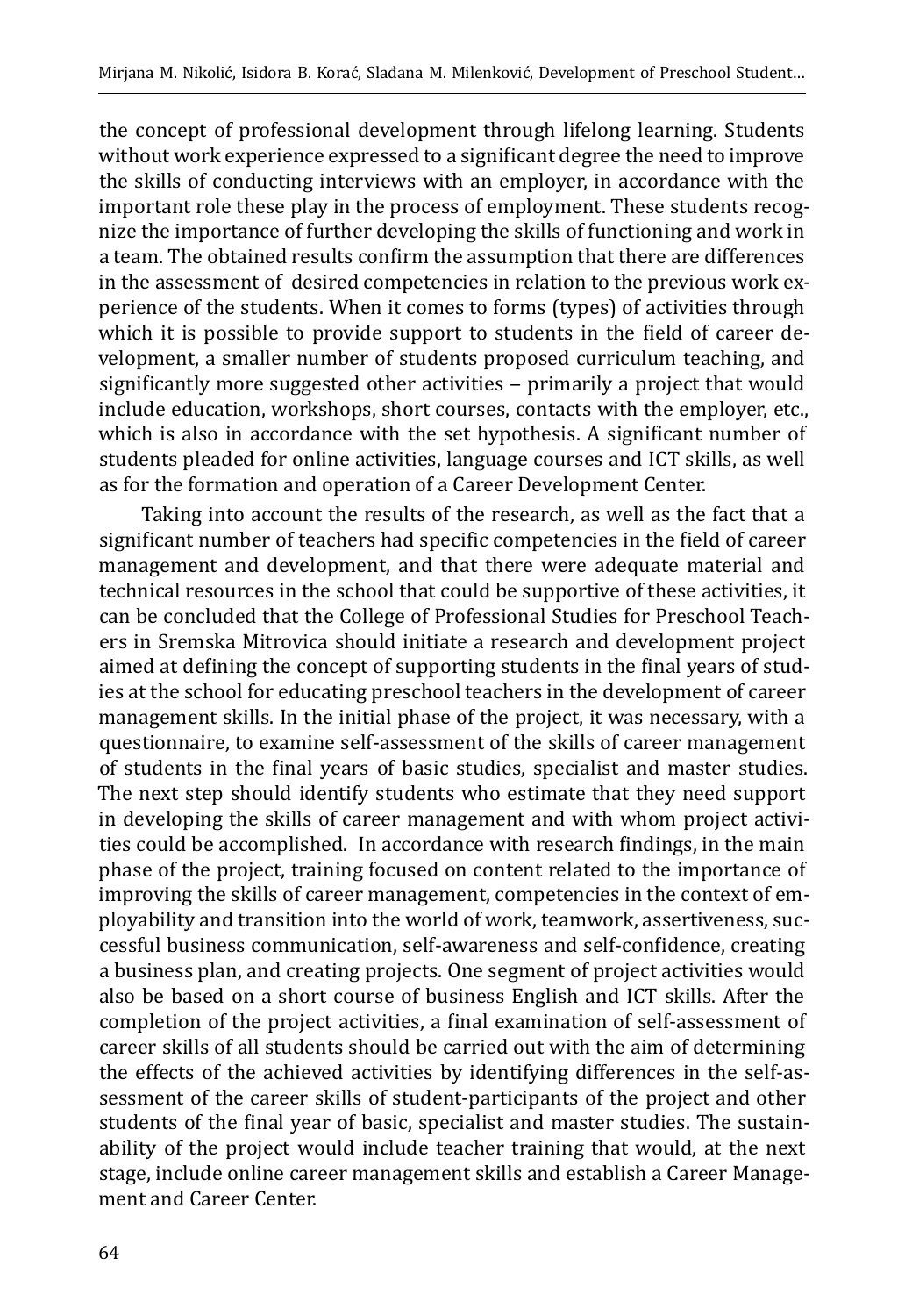## **Conclusion**

The conducted research indicated that the students of specialist and master studies need to improve their skills in career development and management. Up until now, at the Higher School for Education of Educators, there have been no systematically implemented activities through which students could prepare for inclusion in the world of work. Based on the recording of students' needs in the field of development and improvement of career competencies, several important areas have been identified in which additional education, training and courses are required. A greater number of teachers have specific competencies for the realization of these activities, and there are adequate technical capacities for their realization, directly and online.

In addition to extending the content of regular subjects to respond to a cross-curricular model, the introduction of a change in the practice of initial [undergraduate] education of educators in the field of development of career competencies could be realized through a research and development project in the form of action research. The realization and evaluation of project activities would be the basis for the conception of the Career Development Center program within the initial [undergraduate] education of educators, in accordance with the central model.

## **References**

Crisana, C., Paveleab, O. & Ghimbulut, A. (2014). A Need Assessment on Students' Career Guidance. *The 6th International Conference Edu World 2014 Education Facing Contemporary World Issues*. University of Bucharest Faculty of Psychology and Educational Sciences and University of Pitesti, Faculty of Educational Sciences. [https://doi.](https://doi.org/10.1016/j.sbspro.2015.02.196) [org/10.1016/j.sbspro.2015.02.196](https://doi.org/10.1016/j.sbspro.2015.02.196)

Đurović, A. (2018). *Karijerno vođenje i savetovanje i učenje kroz rad – istraživački izveštaj.* Beograd. Beogradska otvorena škola.<https://doi.org/10.4324/9781315110516>

Hooley, T., Sultana, R. & Thomsen, R. (2018). *Career Guidance for Social Justice*. New York: Taylor & Francis.

Janković Balović, J., Lazić, D., Miloradović, I., Manić Radoičić, I., Ćurić, S., Šovljanski, T. & Kljajić, Čekić, V. (2014). *Program i metodologija karijernog vođenja i savetovanja za studente u Srbiji.* Retrived January 27 2019 from: [http://zuov.gov.rs/wp-content/](http://zuov.gov.rs/wp-content/uploads/2018/01/07-Program-i-metodologija-KViS-za-studente.pdf) [uploads/2018/01/07-Program-i-metodologija-KViS-za-studente.pdf](http://zuov.gov.rs/wp-content/uploads/2018/01/07-Program-i-metodologija-KViS-za-studente.pdf).

Korać, I. (2011). Profesionalna orijentacija učenika između teorije i prakse. *Pedagogija*, 66(3), 395‒401.

Lee, F. K. & Johnston, J. A. (2001). Innovations in Career Counselling. *Journal of Career Development,* (27), 177-185.

Marković, M. & Dedaj, M. (2017). Centar za karijerno vođenje i savetovanje: povezivanje inicijalnog obrazovanja i sveta rada, U: D. Pavlović-Breneselović, Ž. Krnjaja, T.